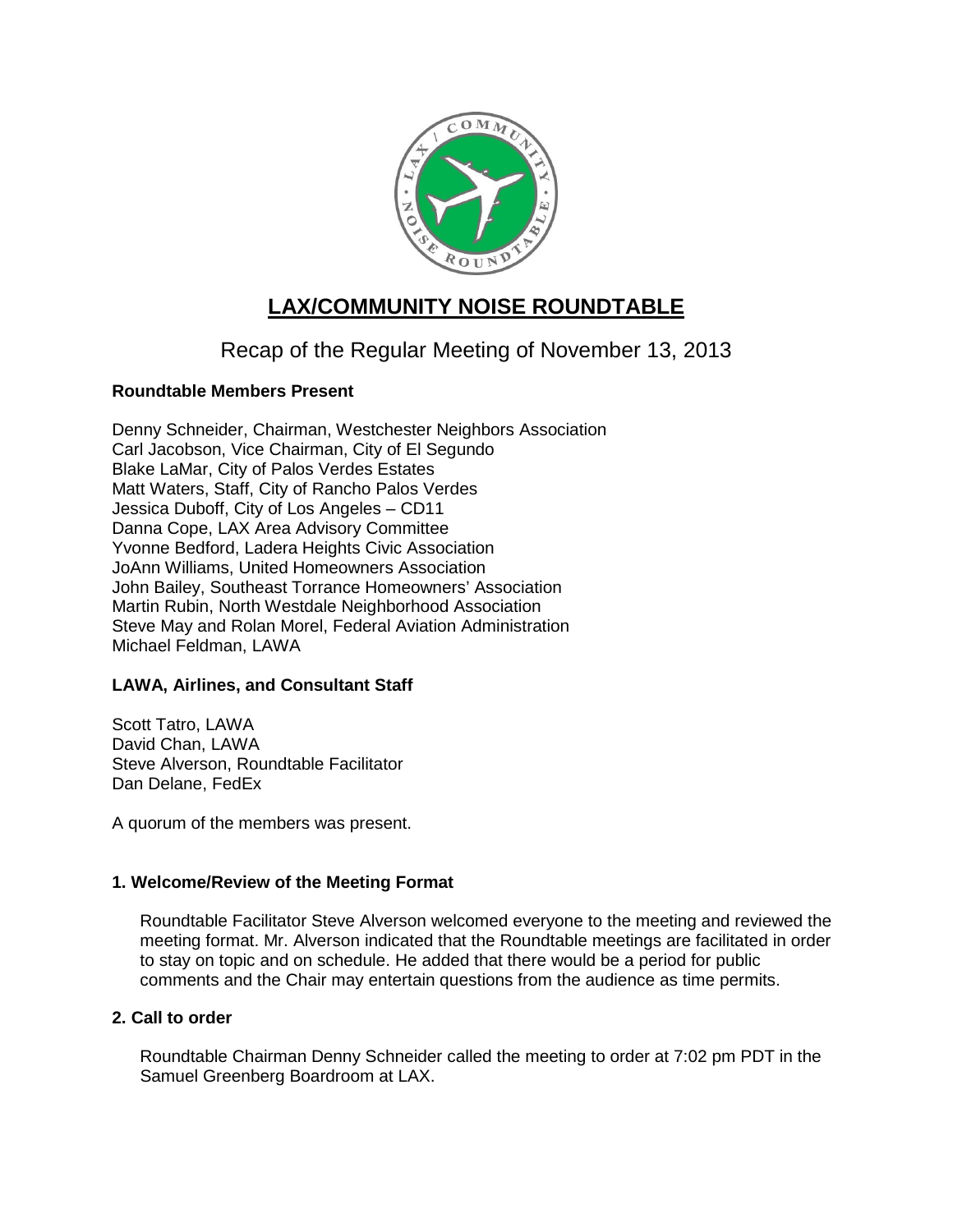#### **3. Comments from the Public**

Chairman Schneider opened the public comment period. There were no people wishing make public comment, so Chairman Schneider closed the public comment period.

#### **4. Selection of One Representative/Alternate to Attend UC Davis Aviation Noise Symposium**

LAWA staff member David Chan provided details about the UC Davis Aviation Noise Symposium that will be held February 23-26, 2014 in Palm Springs, CA. He noted that the annual Symposium covers a wide range of aviation noise related topics attracting a large gathering of aviation industry professionals. LAWA covers all related expenses for one member to attend the Symposium each year alternating between a representative from the Roundtable and a representative of the LAX Area Advisory Committee (LAX AAC). This time, it is the Roundtable's turn to send a representative. David explained that in return for attending, the Roundtable member shall report the highlights of the Symposium to both the LAX AAC and the Roundtable. Mr. Chan requested that the Roundtable designate a member to attend the Symposium as well as an alternate should the member be unable to attend.

Chairman Schneider asked the Roundtable for volunteers to attend the Symposium. Hearing none, he volunteered to attend and member Dana Cope volunteered to be the alternate. Vice Chairman Jacobson moved and member Bailey seconded the designation of Chairman Schneider and member Cope as the designated attendee and alternate, which was approved unanimously by the Roundtable.

#### **5. Update on Recent Health Studies**

Roundtable Facilitator Steve Alverson briefed Roundtable members on two recent research efforts addressing the relationship between aircraft noise and certain health effects including cardiovascular disease. He explained one study was performed in Great Britain examining hospital admission records for 3.6 million people living near London's Heathrow Airport, while the other examined the Medicare records of 6 million people living near 89 unidentified airports in the United States exposed to aircraft noise. Mr. Alverson explained that while both studies concluded that there appears to be a relationship between aircraft noise and cardiovascular disease, the results were impacted by other factors that the researchers could not adequately account for including smoking, genetic predisposition, exercise, and diabetes. He indicated that the researchers concluded that more research is required in order to account for these factors. He said that because of these uncertainties in the results, he believed it would not be possible for FAA to rely on the studies to establish new policies related to aircraft noise. FAA representative Steve May confirmed that while the FAA supports this type of research, additional research is needed to understand the effects of the confounding factors on health before FAA can modify current noise policies.

Mr. Alverson's presentation on the recent health studies is available at [http://www.lawa.org/LAXNoiseRoundTable.aspx.](http://www.lawa.org/LAXNoiseRoundTable.aspx)

#### **6. Briefing on Fed Ex's Noise Mitigation Efforts**

FedEx MD-11 Captain Dan Delane briefed the Roundtable on FedEx's efforts to reduce the impact of FedEx's operation on aircraft noise in the communities surrounding LAX. Captain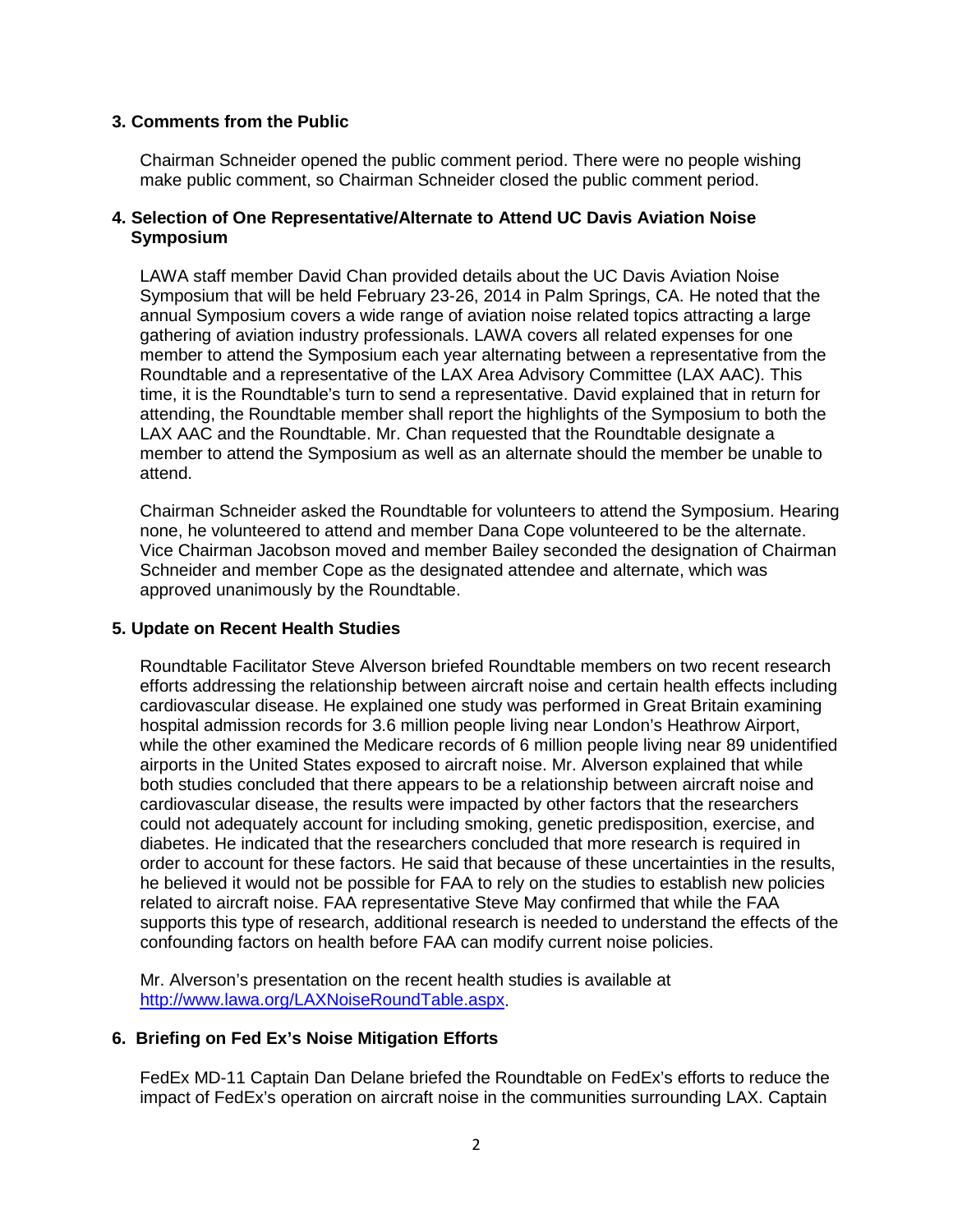Delane said that as a resident of Palos Verdes, he can relate to complaints about aircraft noise. He added that FedEx has been committed to reducing aircraft noise and described how FedEx does that for LAX operations. He indicated that all of FedEx's flight procedures on the ground and in the air are designed to minimize aircraft noise. He said FedEx's aircraft fleet is comprised exclusively of FAA Stage 3 or Stage 4 aircraft. He added that the MD-10s are being phased out and will be replaced by 767s. He said that FedEx's 767 and 777 fleet is brand new, taking advantage of the latest noise reducing technology.

Captain Delane explained that while parked on the ramp, FedEx aircraft connect to ground power to reduce the use of the aircraft's Auxiliary Power Unit (APU), which is a small jet engine at the back of the aircraft that runs the electrical system and heating/cooling system while the aircraft is on the ground. He added that FedEx has operating procedures that limit the use of APUs until ten minutes prior to aircraft pushback. To further reduce noise while on the ground, Captain Delane explained that aircraft are tugged out from the ramp to the taxiway. He stated that once the aircraft is at the taxiway, FedEx pilots only start the left engine to taxi, which reduces aircraft taxi noise in El Segundo. He added that FedEx pilots only start the remaining engines just prior to takeoff. With respect to minimizing noise from aircraft maintenance activities, FedEx has established a self-imposed curfew for aircraft engine run-ups from 10:30 pm to 6:30 am.

With respect to runway selection, Captain Delane said FedEx pilots are procedurally required to request the inboard runways at LAX, which are Runways 25R and 24L for westbound operations and Runways 07L and 6R for eastbound operations.

Captain Delane explained that for arrivals, FedEx pilots keep the landing gear retracted and use minimum flaps and thrust as long as possible, which reduces arrival noise. He added that on departure, FedEx pilots use Noise Abatement Departure Procedure One (NADP 1) when departing to the east, which is to climb rapidly to 3,000 feet then retract the flaps and continue the climb out. He said when departing west, FedEx pilots use their standard NADP to climb to 1,000 feet, retract the flaps and continue the climb out. He said FedEx follows all of the Standard Instrument Departure (SID) and Required Area Navigation (RNAV) procedures, which keeps aircraft from flying over the Peninsula until they are up high.

LAWA staff member Scott Tatro asked Captain Delane where on approach do the flaps and gear come down. Captain Delane said that the gear and flaps would be fully deployed by no later than 1,000 feet above ground level. Mr. Tatro asked when the self-imposed run-up curfew went into effect. Captain Delane responded that it went into effect recently.

Member Cope asked how many MD-10s are at LAX. Captain Delane said there are about 12 MD-10 flights per day. Member Bailey asked if FedEx operates any feeder aircraft at LAX. Captain Delane said FedEx does not operate feeder aircraft at LAX. LAWA representative Feldman said that the steps FedEx has taken are admirable and asked if FedEx is realizing fuel savings. Captain Delane said yes, the Continuous Descent Approach procedures help Fed Ex saves fuel and reduces noise. So there is no downside to it.

Mr. Chan thanked Captain Delane for making the presentation and spearheading FedEx's efforts to reduce noise at LAX. The Roundtable members also expressed their appreciation for Captain Delane and FedEx's efforts to minimize aircraft noise impacts for the communities near LAX.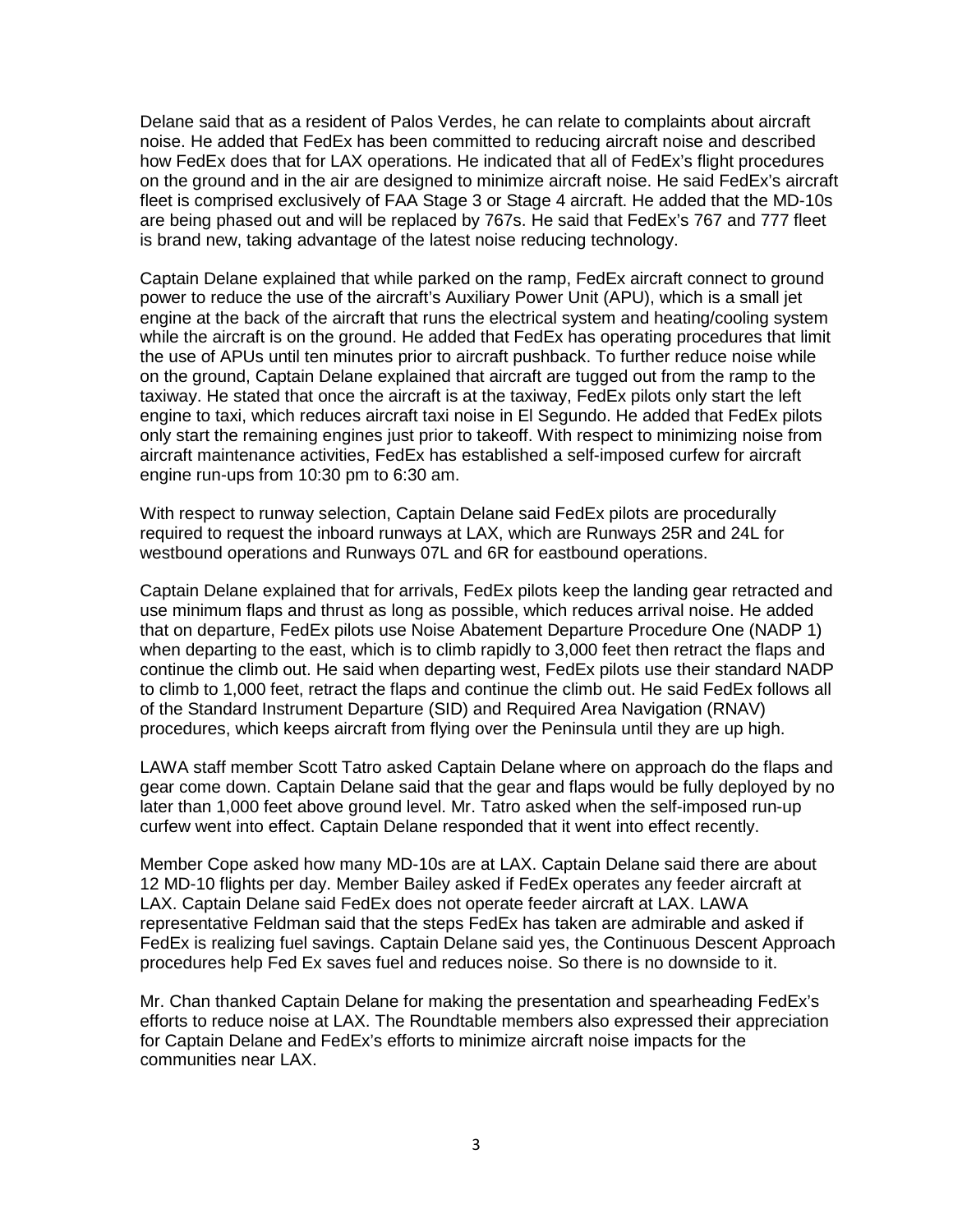Captain Delane's presentation on the FedEx's noise abatement efforts at LAX is available at [http://www.lawa.org/LAXNoiseRoundTable.aspx.](http://www.lawa.org/LAXNoiseRoundTable.aspx)

#### **7. Statistical Update on Aircraft Operations**

LAWA staff member David Chan presented a series of slides related to Roundtable Work Items A9 and A10. Mr. Chan's presentation is summarized below.

#### **Work Program Item A9: Departures on Runway 25L**

#### **Description: Aircraft departing from Runway 25L create noise disturbances to the communities south of LAX, especially during nighttime hours.**

Mr. Chan compared the annual departures on Runway 25L versus 25R noting that there was a spike in Runway 25L departures in 2007 due to the closure of Runway 25R for construction. He also noted that in 2012 with the introduction of 747-800 operations, Runway 25L departures increased as this Group 6 aircraft is not able to depart on Runway 25R. He reviewed the Runway 25R and 25L departures and closures for the past 13-month period, which shows that there is a relationship between runway closures and departures on the opposite runway. That is, when Runway 25R is closed, departures on Runway 25L increase and vice versa.

David also pointed out that it is challenging for the FAA to assign 25R departures for cargo and general aviation (GA) aircraft whose facilities are located south of the outboard runway (25L), especially during the daytime and evening hours when traffic volume is high, since these aircraft would need to cross two active runways. Despite this challenge, the FAA has managed to assign more Cargo and GA aircraft on 25R than on 25L for departures as statistics have shown.

In reviewing the cargo departures on Runway 25L and 25R, he indicated that FedEx has the most operations among the cargo carriers at LAX. He added that Korean Airlines, Cargolux, Cathy Pacific Cargo, and Nippon Air Cargo operate 747-800, which accounts for their greater use of Runway 25L than Runway 25R.

#### **Work Program Item A10: Turboprop Community Overflights**

**Description: Turboprop aircraft departing to the west/southwest with destinations to the east overfly the Palos Verdes Peninsula and Torrance en route to the Seal Beach VOR.**

Mr. Chan compared the southbound turboprop departures to those overflying the Palos Verdes Peninsula. He noted that the annual trend of southbound turboprops is downward. He further point out that the turboprops overflying the Peninsula have decreased from an average of 53 daily in 2000 to an average of 14 per day in 2012. He said these aircraft are typically at 7,000 to 9,000 feet over Palos Verdes.

Mr. Chan then reviewed the jet overflight of the Peninsula, which have remained relatively constant the past couple of years. He indicated that over the past 13 months, the jets that overflew the Peninsula represent about one percent of the southbound jet departures. He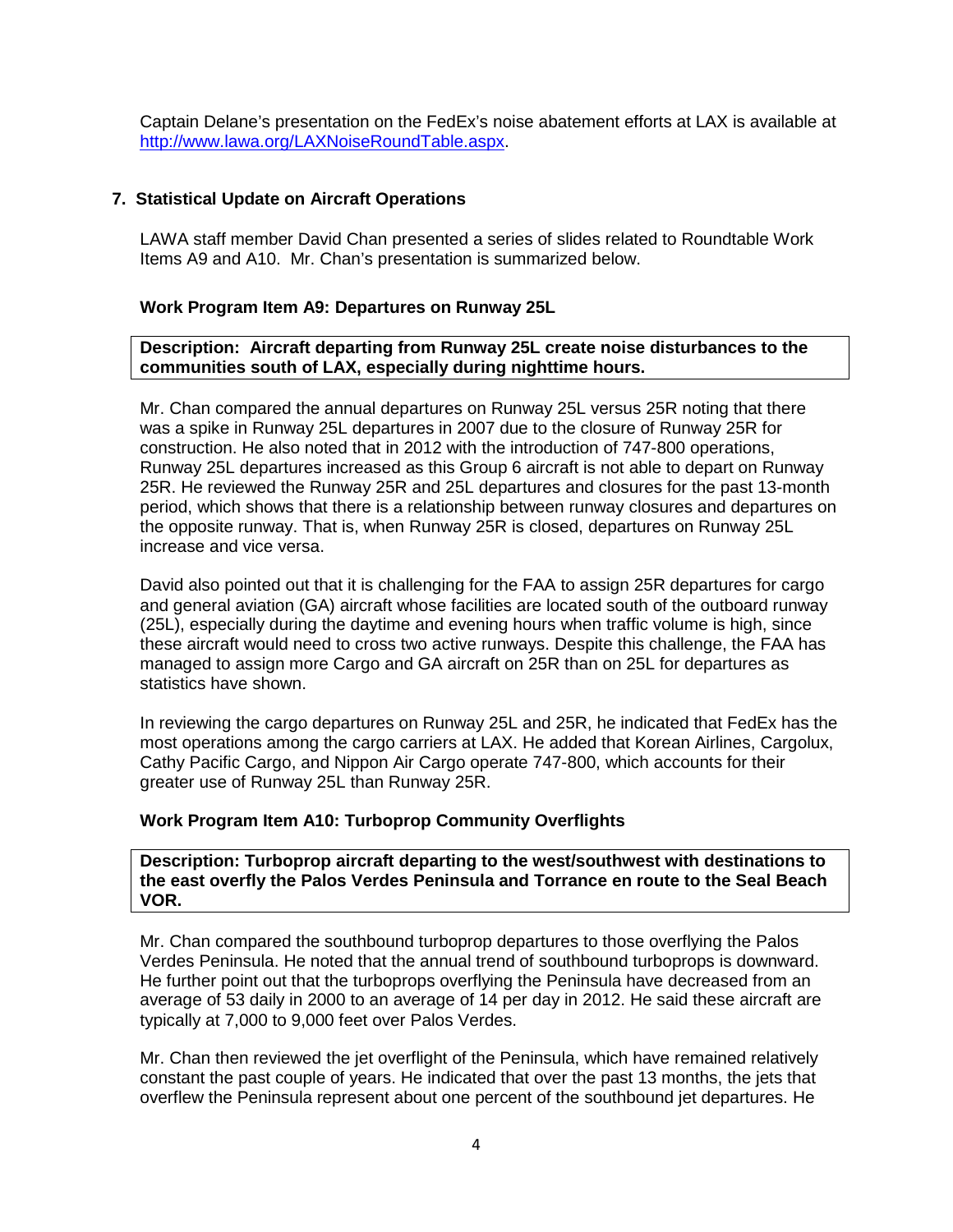added that those aircraft are at about 13,000 feet. A member of the public asked if the results were an indication of more jet traffic going over Windsor Hills. Mr. Chan said that southbound aircraft do not fly over Windsor Hills. Member Waters said he sees a change with the trend of the total southbound turboprop traffic but the trend for turboprop PV overflights remains relative stable and asked why. Mr. Chan stated that the total southbound turboprop traffic consists of turboprop heading to southern destinations such as San Diego and eastern destinations such as Ontario, Palm Springs, and Arizona. He said that turboprop heading to eastern destinations are those that fly over PV. He said the change in total turboprop trend may be attributable to an increase in southern destinations which doesn't affect PV. Member Waters said that overall the reduction in overflights of the Peninsula is a great trend.

The complete presentation on the statistical update on aircraft operations can be found on the Roundtable webpage at [http://www.lawa.org/LAXNoiseRoundTable.aspx.](http://www.lawa.org/LAXNoiseRoundTable.aspx)

#### **8. Status Update on Roundtable Facilitator Contract**

Mr. Chan provided an update on the Roundtable Facilitator selection process. He said a request for proposals had been released and three proposals were received from C&S, ESA, and HMMH. He said that in October, the evaluation panel reviewed the proposals and interviewed all three firms. The evaluation panel has ranked the firms and LAWA is currently negotiating with the highest ranked firm. He added that because the negotiations are ongoing, he is unable to identify the highest ranked firm at this time. He said should the negotiations with the first ranked firm be unsuccessful, then LAWA has the option to negotiate with the second ranked firm. He said that once negotiations are complete, the contract will be reviewed by the City Attorney and then will go to the Board of Airport Commissioners for approval. He added that LAWA is working hard to have the contract in place so that the Facilitator can be at the January meeting. LAWA representative Feldman said that once the contracting process is complete, LAWA will notify the Roundtable about which firm was selected.

#### **9. Aviation Noise News Update**

Steve Alverson reviewed several recent aviation noise news items for the Roundtable including:

- An article on the legal defensibility about the approach to assessing aircraft noise impacts under the CatEx2 provision of the 2012 FAA Reauthorization Act.
- A press release describing a new FAA initiative for research by the University of Pennsylvania focusing on the impacts of aircraft noise on sleep.
- An article on FAA's decision to stick to its plan to ban Stage 2 aircraft under 75,000 pounds on December 31, 2015.
- An update on the Los Angeles Helicopter Noise Initiative including a request by nine congressional representatives for FAA to provide a schedule for completing the next steps identified in their May 2103 report as well as Santa Monica Mayor Pam O'Connor's support of the Los Angeles Helicopter Noise Relief Act.
- An article on Lufthansa installing vortex generators on 157 of its Airbus aircraft to reduce approach noise.
- An article on the German Aerospace Center investigating the source of noise inside engines using contactless laser metrology and microphones.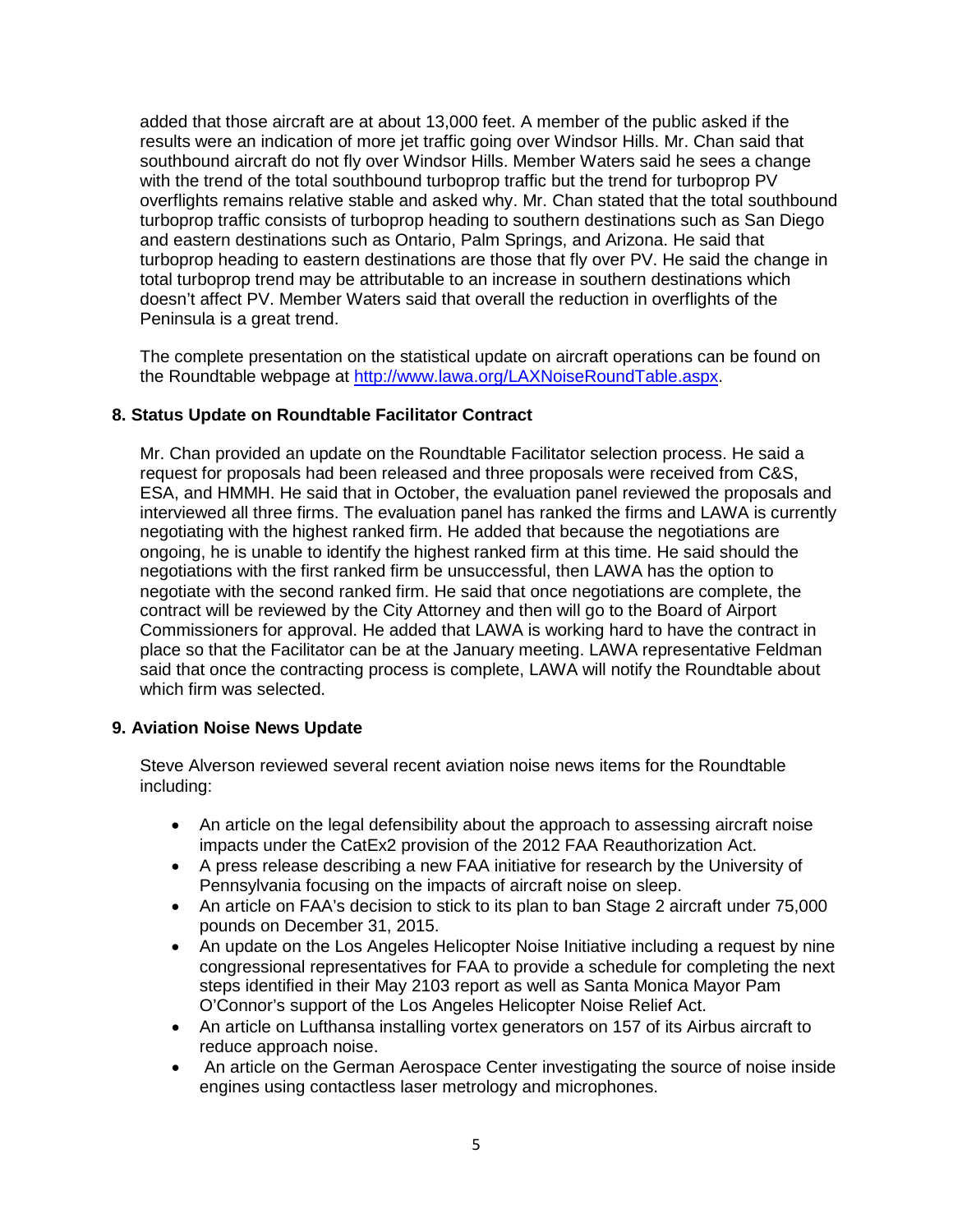- An article on FAA Administrator Huerta's speech on how the aviation industry and government must come together to define the type of aviation system that is desired and how it will be financed.
- An article describing the NextGen Advisory Committee's September 19, 2013 titled "NextGen Prioritization, which identified implementation of Performance Based Navigation procedures as its top priority.

The complete aviation noise news update can be found on the Roundtable webpage at [http://www.lawa.org/LAXNoiseRoundTable.aspx.](http://www.lawa.org/LAXNoiseRoundTable.aspx)

#### **10. Roundtable Member Discussion**

LAWA staff Scott Tatro thanked FedEx on behalf of LAWA for its noise abatement efforts and said there were aspects of FedEx's program that could be shared with the other cargo carriers. He also thanked Steve Alverson for his presentation on the health effects studies. He indicated that he is the Chair of ACI-NA's Noise Working Group and will have an opportunity to ask the researchers on the US Study about their work. He also provided an update on the LAX Part 161 study indicating that LAWA is working with HMMH to submit a revised response to FAA's comments on LAWA's application by December or January.

Chairman Schneider asked if LAWA had received a response on the Roundtable's letter regarding Program Guidance Letter 12-09. Mr. Tatro said that LAWA had not received a response and that the FAA is requiring that by 2015 noise insulation programs comply with the PGL, which requires that homes meet two tests; they must be within the 65 CNEL contour and have an interior noise level greater than 45 CNEL. Mr. Tatro noted that a working group had developed a unified acoustic test plan to address the two-tiered requirement for which ACI-NA have received 19 letters of support.

Jim Withrow, an aviation commissioner from the City of Inglewood, asked Dan Delane if Fed Ex's noise abatement efforts can be served as a model for other airlines to follow. Dan said that he cannot speak for the other airlines. Jim also asked if there was any difference between the freighter and passenger versions of the aircraft. Dan said there were no differences between the two.

Member Bailey asked if there was any news on the helipad at LAX. Mr. Feldman said there was no news.

Chairman Schneider asked if there was an update on the Southern California OAPM process. Mr. Tatro said that shortly after restarting in late summer, the OAPM process was stopped due to the government shutdown. He added that OAPM had just started back up again.

#### **11. Review of Roundtable Actions and Requests from Members**

Steve Alverson reviewed the Roundtable's action and request items during the meeting, which included:

#### **Formal Action Items**

The Roundtable selected Roundtable Chair Denny Schneider to attend the annual UC Davis Aviation Noise & Air Quality Symposium that will be held in Palm Springs on February 23rd